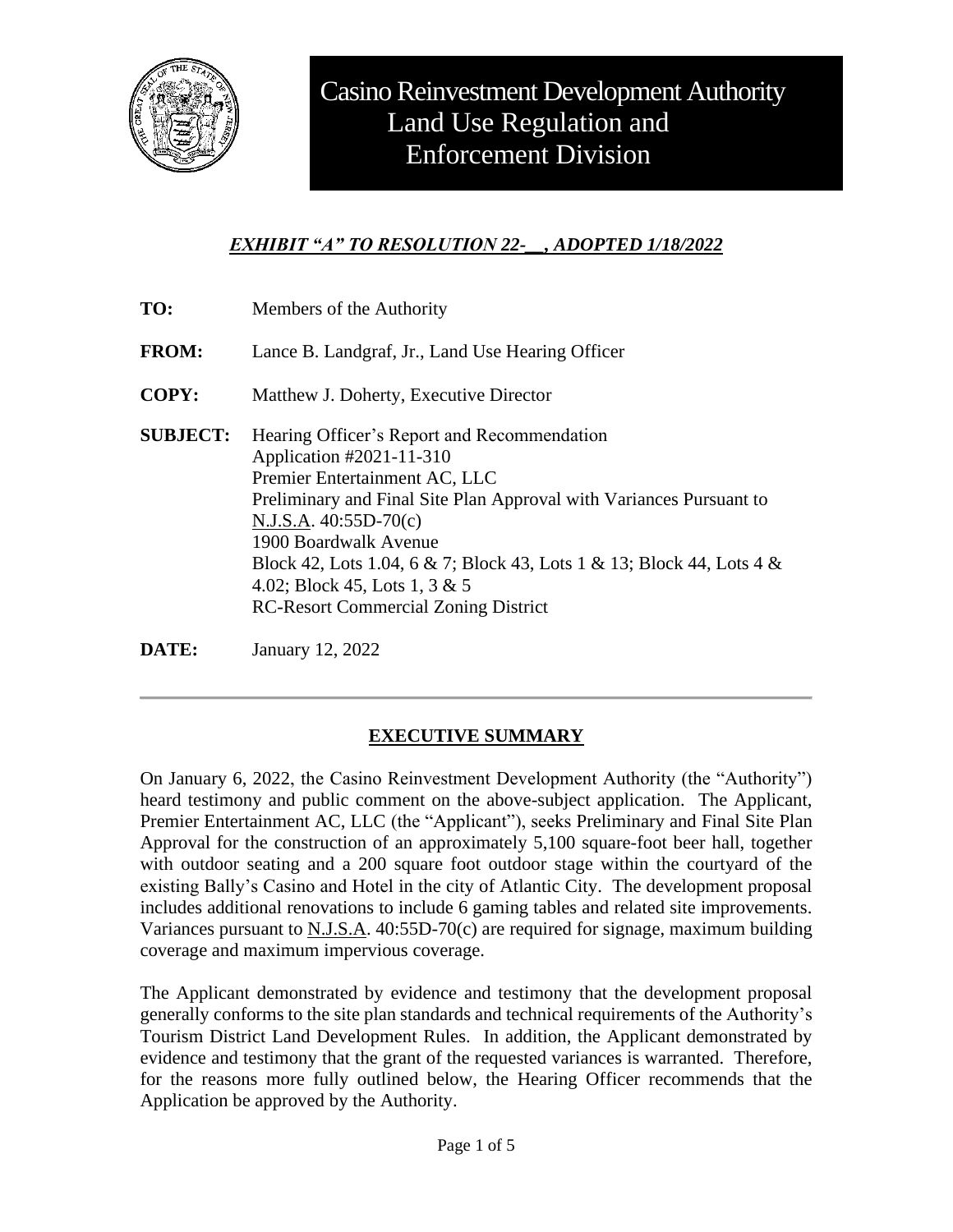

## **INTRODUCTION**

Application Information

Premier Entertainment AC, LLC Preliminary and Final Site Plan Approval with Variances Pursuant to N.J.S.A. 40:55D-70(c) 1900 Boardwalk Avenue Block 42, Lots 1.04, 6 & 7; Block 43, Lots 1 & 13; Block 44, Lots 4 & 4.02; Block 45, Lots 1, 3 & 5 RC-Resort Commercial Zoning District

A hearing on the Application was conducted in accordance with the requirements of the Open Public Meetings Act, the Municipal Land Use Law and P.L. 2011, c. 18.

The Applicant seeks Preliminary and Final Site Plan Approval for the construction of an approximately 5,100 square-foot beer hall, together with outdoor seating and a 200 square foot outdoor stage within the courtyard of the existing Bally's Casino and Hotel in the city of Atlantic City. The development proposal includes additional renovations to include 6 gaming tables and related site improvements. Variances pursuant to N.J.S.A. 40:55D-70(c) are required for signage, maximum building coverage and maximum impervious coverage.

Evidence List

- A-1 Application Materials
- A-2 Parking Analysis dated December 15, 2021
- B-1 Letter from ARH Associates dated December 15 2021

### **FINDINGS OF FACT**

The Applicant seeks Preliminary and Final Site Plan Approval for the construction of an approximately 5,100 square-foot beer hall, together with outdoor seating and a 200 square foot outdoor stage within the courtyard of the existing Bally's Casino and Hotel in the city of Atlantic City. The development proposal includes additional renovations to include 6 gaming tables and related site improvements. Variances pursuant to  $N.J.S.A.$  40:55D-70(c) are required for signage, maximum building coverage and maximum impervious coverage.

The attorney for the Applicant, Nicholas Talvacchia, Esq., introduced the application generally and provided background regarding the specific relief sought by the Applicant.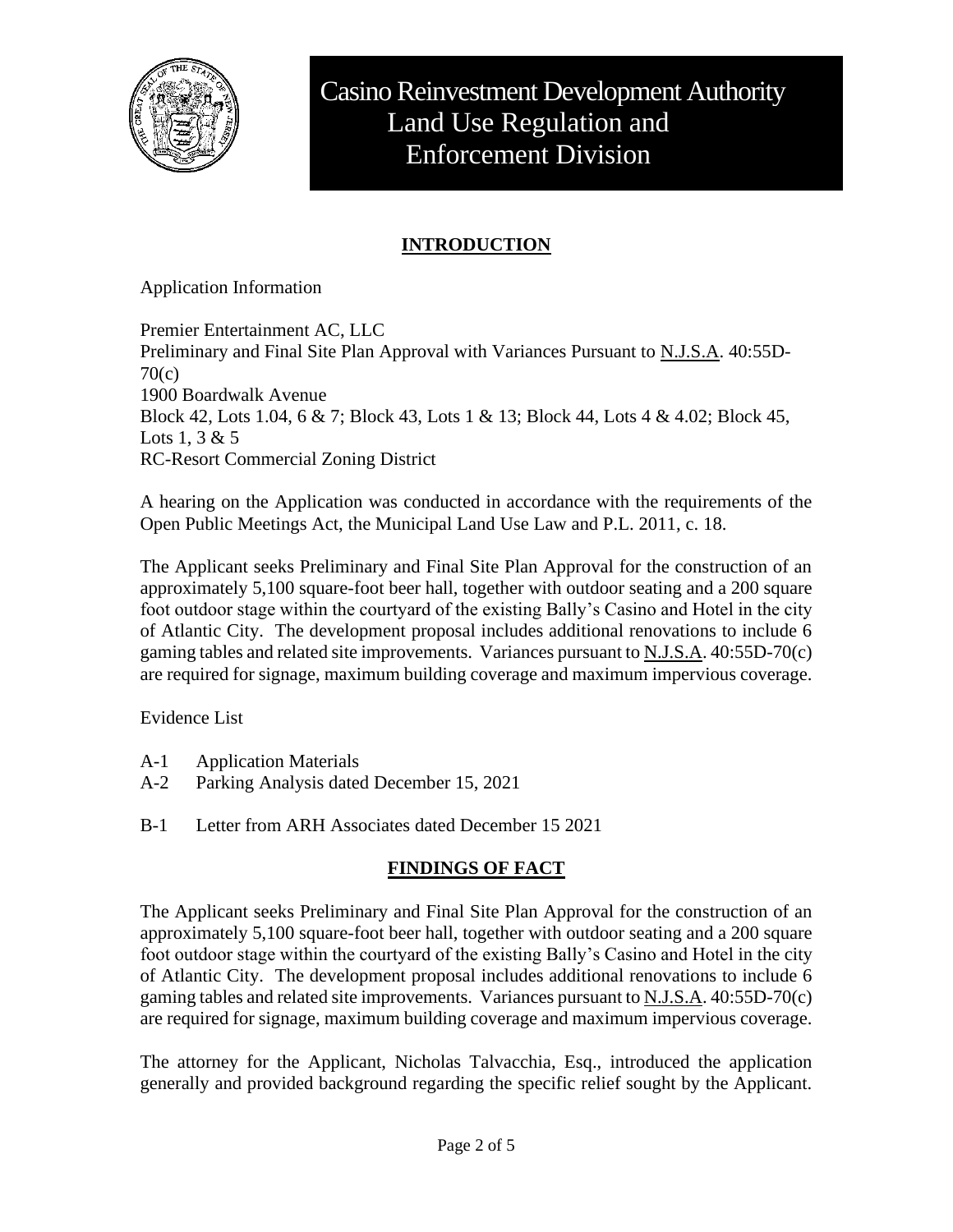

He noted that the use is permitted in the zoning district and that "bulk" variances are required.

The Applicant presented the testimony of Michael Monty, who is the General Manager of the Applicant. He testified that the purpose of the development proposal is to reinvigorate the Boardwalk with an indoor/outdoor beer hall with live entertainment.

The Applicant presented the testimony of John DeRichie, A.I.A., who was qualified as an expert in the field of professional architecture. He described the location of the site, existing conditions and site layout. He testified as to architectural features of the proposed improvements, materials, floor-plans, operational features, and signage. He noted that the structure will feature operable garage doors and a retractable roof to maximize an outdoor experience in seasonable months. He also testified that the outdoor space will include lounge furniture, yard games and fire pits. He testified that the new space will be integrated with improvements to the existing building, including a bar, pool tables and gaming tables.

The Applicant presented the testimony of Jon Barnhart, P.E., P.P., who was qualified as an expert in the fields of professional engineering and professional planning. He described the location of the site, existing conditions, site layout and utilities. He noted that on-site parking exceeds the minimum parking required under the Authority's Tourism District Land Development Rules.

The Applicant seeks variances pursuant to N.J.S.A. 40:55D-70(c) to permit three(3) wall-mounted signs where a maximum of two  $(2)$  — wall-mounted signs are permitted on each facade; to permit a building coverage of  $87\%$ — where a maximum of  $70\%$ — is permitted; and impervious coverage of 98.3 where a maximum impervious coverage of  $80\%$  — is permitted.

Mr. Barnhart testified that the existing number of signs already exceeds the total number of wall-mounted signs permitted under the Authority's Tourism District Land Development Rules, but the total square footage of the existing and proposed signage is less than the amount permitted under the with respect to location, height and width. In addition, Mr. Barnhart testified that the proposed building and impervious coverage is consistent is compatible with surrounding land uses. In addition, he testified that any potential land use impacts associated with the deviations with respect to building coverage and impervious coverage will be mitigated through modifications to the existing drainage system in the courtyard.

Mr. Barnhart opined that the development proposal will promote the purposes of the Municipal Land Use Law (the "MLUL"). Specifically, he opined that the purposes of the MLUL will be advanced by promoting a desirable visual environment (Purpose A) by creating an attractive appearance from the Boardwalk. In addition, he opined that the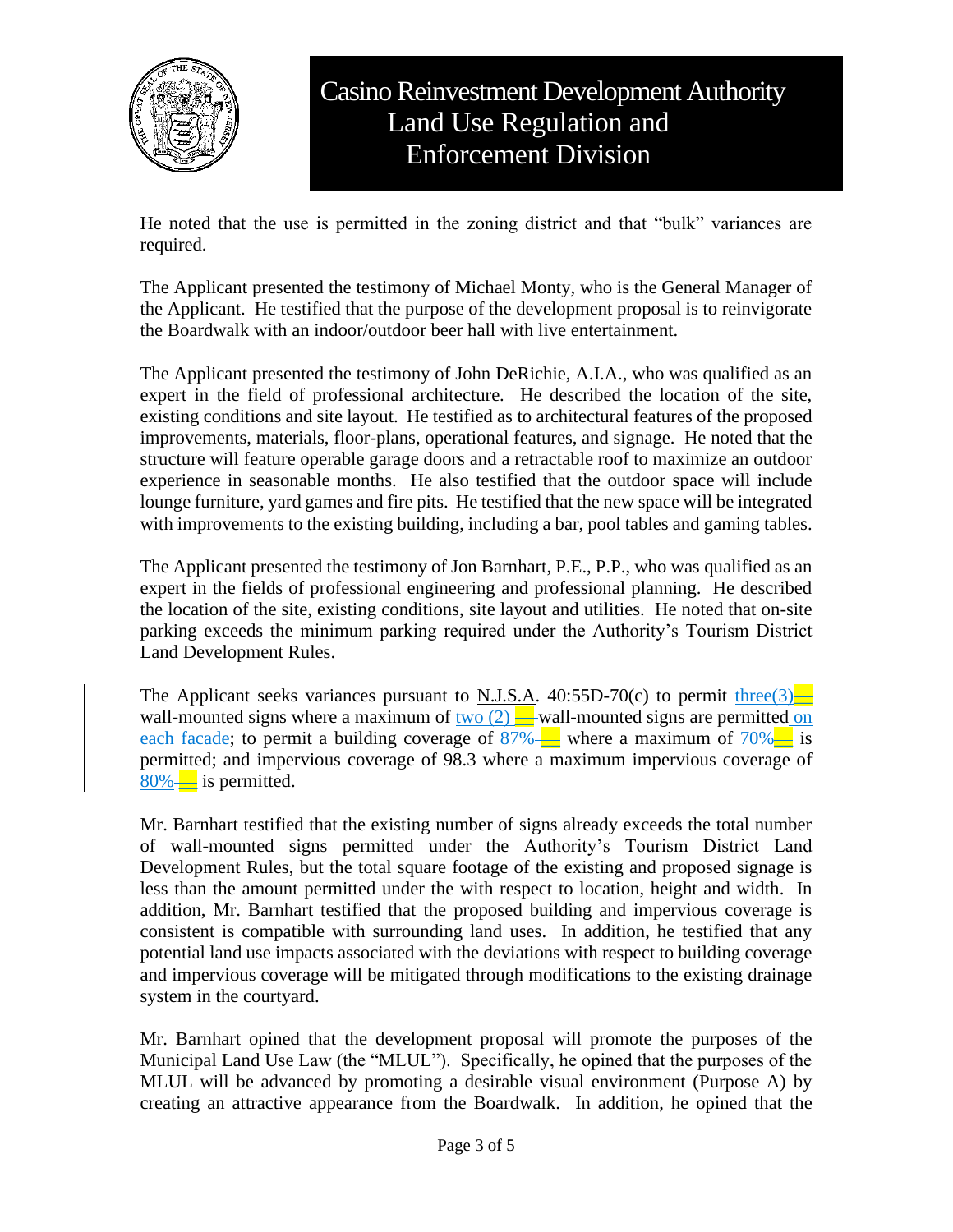

development proposal will promote the free flow of pedestrian traffic by improving site visibility and providing safe identification and maneuverability.

Mr. Barnhart opined that the grant of the variances will not create a substantial detriment to the public good and will not substantially impair the purpose and intent of the Authority's Tourism District Master Plan and Tourism District Land Development Rules.

Kathryn Cornforth, P.E., was qualified as an expert in professional engineering and provided testimony on behalf of the Authority. Ms. Cornforth testified that she supports the approval of the Application upon the condition that the Applicant agree to comply with all issues raised in the review letter dated December 15, 2021. Christin Cofone, P.P. was qualified as an expert in professional planning and provided testimony on behalf of the Authority. Ms. Cofone testified that she supports approval of the application.

### **CONCLUSIONS OF LAW**

#### Preliminary and Final Site Plan Approval

A land use agency's authority in reviewing an application for site plan approval is limited to determining whether the development plan conforms to the zoning ordinance and the applicable provisions of the site plan ordinance. See Pizzo Mantin Group v. Township of Randolph, 137 N.J. 216 (1994).

Here, based on the evidence and testimony, the Applicant has demonstrated that development proposal generally conforms to the site plan standards and technical requirements of the Authority's Tourism District Land Development Rules.

#### Variances Pursuant to N.J.S.A. 40:55D-70(c)

For variances requested pursuant to N.J.S.A.  $40:55D-70(c)(1)$  and  $c(2)$ , an applicant must demonstrate through evidence and testimony that the positive and negative criteria of the statutory requirements have been met.

#### Positive Criteria

The positive criteria for variances requested pursuant to N.J.S.A.  $40:55D-70(c)(2)$  is satisfied if one or more purposes of the Municipal Land Use Law would be advanced by a deviation from the zoning ordinance requirements and the benefits of that deviation would substantially out-weigh any detriment to the public good. Ketcherick v. Bor. Mountain Lakes, 256 N.J. Super. 646 (App. Div. 1992); Green Meadows v. Planning Board, 329 N.J. Super. 12 (App. Div. 2000).